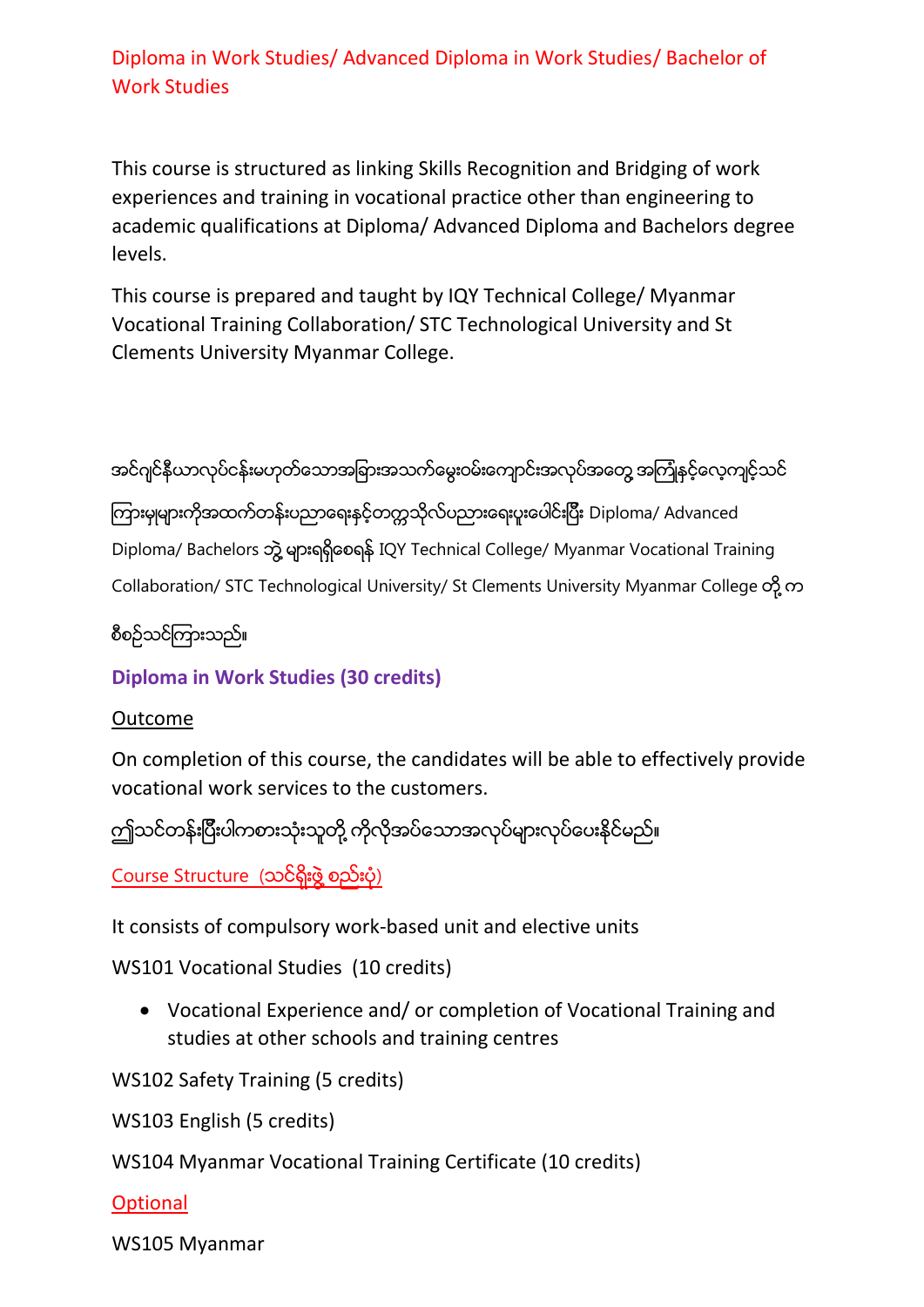# **Advanced Diploma in Work Studies (30 credits)**

## Outcome

On completion of this course, the candidates will be able to effectively organize and manage the services needed by the customers.

ကျ်သင်တန်းပြီးပါကစားသုံးသူတို့ ကိုလိုအပ်သောအလုပ်များလုပ်ပေးသောလုပ်ငန်းကိုထိရောက်စွာ

စီမံခန့် ခွဲနိုင်မည်။

#### Course Structure

It consists of credit transfer from Diploma in Work Studies, compulsory workbased unit and compulsory theory studies units.

Credit Transfer Completion of Diploma in Work Studies (30 Credit Points)

Mgt 101 Management (5 Credit points)

Mgt 201 Customer Service Management (5 Credit points)

Mgt 203 Inventory & Budget Management (5 Credit points)

Mgt 208 Safety Management (5 Credit points)

Mgt 211 Leadership in Humanitarian Works (5 Credit points)

WS 201 Business Plan and Work Record (5 Credit points)

Total Credits = 60 (5 Credit points)

# **Bachelor of Work Studies (60 credits)**

#### Outcome

On completion of this course, the candidates will be able to effectively set up the strategic tasks and judge the nature of humanities services needed by the customers

ဤသင်တန်းပြီးပါကစားသုံးသူတို့ ကိုလိုအပ်သောအလုပ်များလုပ်ပေးသောလုပ်ငန်းကိုထိရောက်စွာ စီမံခန့် ခွဲနိုင်မည်သာမကလုပ်ငန်းမဟာဗျူဟာချမှတ်ရန်ခြင့်ချိန်ကြံဆစွမ်းရည်လဲရရှိမည်။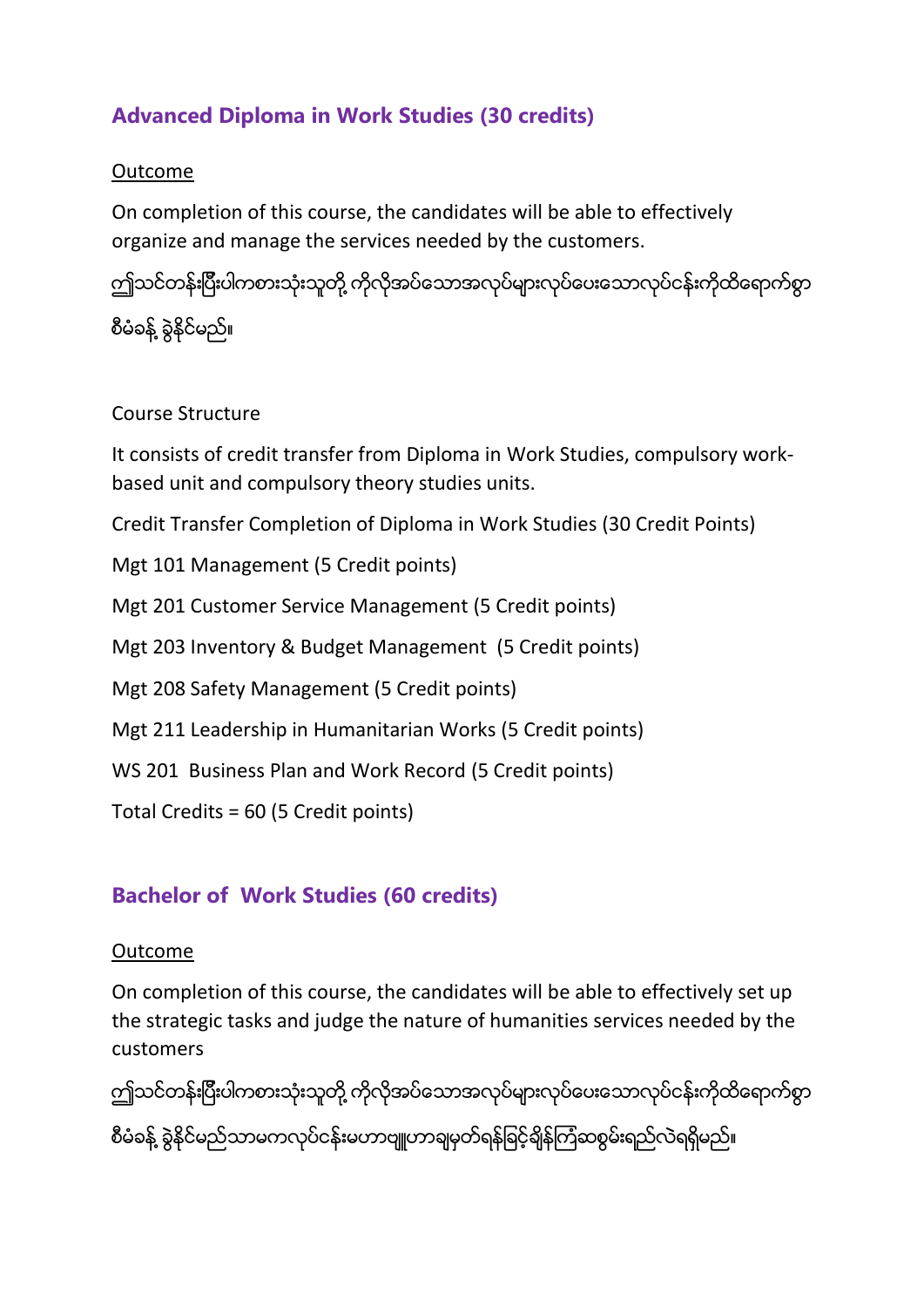## Course Structure

It consists of credit transfer from Advanced Diploma in work Studies, compulsory self study unit compulsory theory studies units and a Work based project

# Credit transfer

Completion of Diploma in Work Studies (60 Credit Points)

**Subjects** 

(English Notes+ Myanmar Explanation)

ED 431-Critical Thinking (10 Credits)

Mgt 303 Management Information System (10 Credits)

Mgt 306 Human Resources Management (10 Credits)

Mgt302 Information Security (10 Credits)

Mgt 307 Marketing Management (10 Credits)

(English)

BWS 401 Advanced Work Studies (Individualized Unit) (10 Credits)

Total Credits 120

Sample Structure (သင်ရိုးဖွဲ့ စည်းပုံနမူနာ)

Garment Factory Worker (အထည်ချုပ်လုပ်ငန်းအလုပ်သမားသို့ မဟုတ်အထည်ချုပ်သင်

တန်းဆင်းသူ)

WS101 Vocational Studies (10 credits)

By submitting work experience or Certificate issued by other training school, WS101 will be given credits

အလုပ်အတွေ့ အကြုံတင်ပြခြင်းသို့ မဟုတ်အခြားသင်တန်းဆင်းလက်မှတ်တင်ပြခြင်းဖြင့်

WS101 Vocational Studies (10 credits)ရရှိမည်။

Study at IQY (အောက်ပါတို့ ကို IQY တွင်တက်ရန်

WS102 Safety Training (5 credits), WS103 English (5 credits)

WS104 Myanmar Vocational Training Certificate (10 credits)

ျပီးစီးပါက Diploma in Work Studies (Garment) ရရ ွျပီး Advanced Diploma/ Bachelors

Degree ဆက်တက်နိုင်မည်။ When completed, Diploma in Work Studies (Garment) will